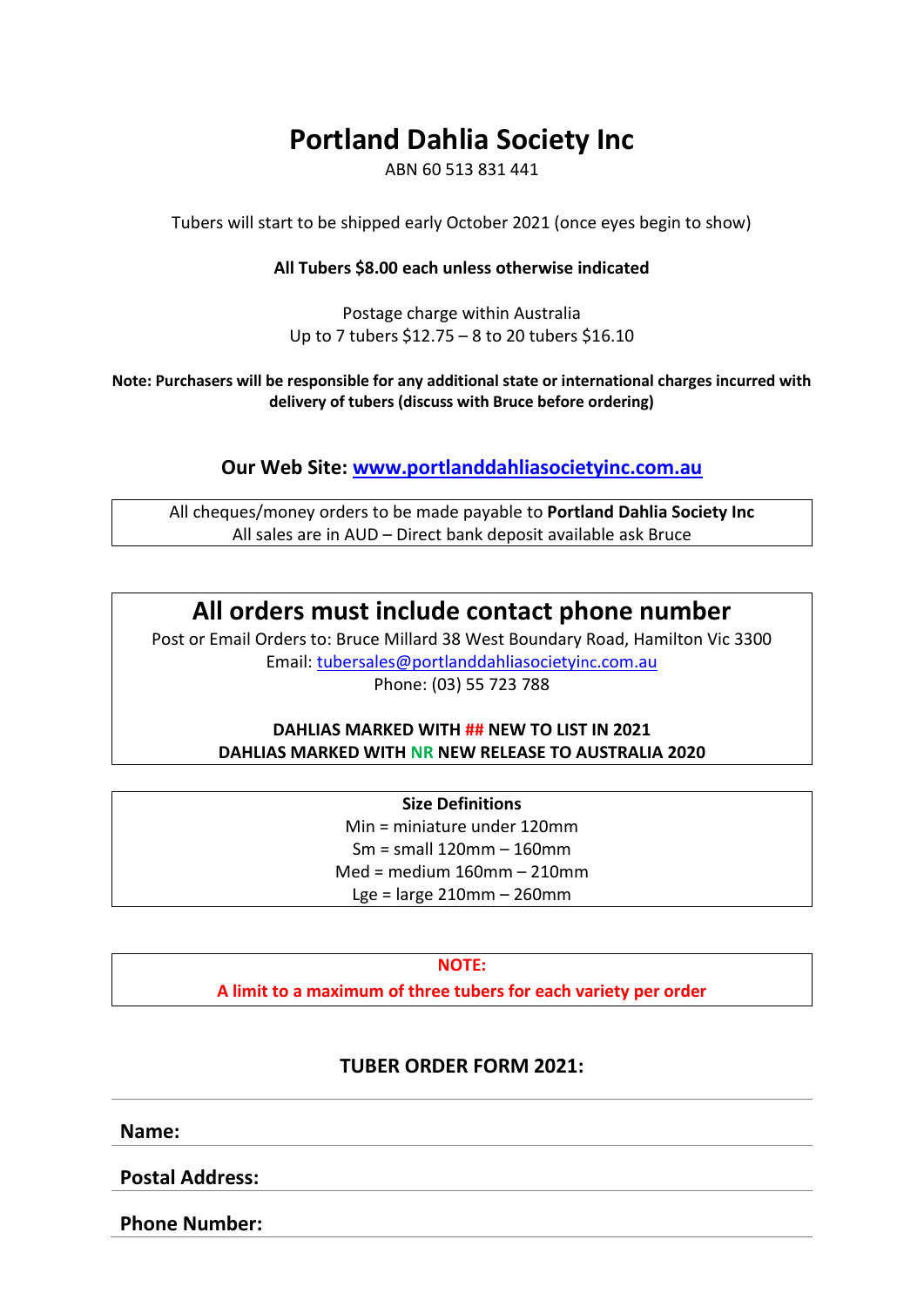### **Cactus**

|                                 |             |                        | Photo      |                 | <b>Total</b>  |
|---------------------------------|-------------|------------------------|------------|-----------------|---------------|
| <b>Name</b>                     | <b>Size</b> | Colour                 | on web     | <b>QTY</b>      | <b>Amount</b> |
|                                 |             |                        | site       |                 | \$            |
| <b>Devon Carnival</b>           | Lge         | Salmon/Cream           | <b>Yes</b> | <b>SOLD OUT</b> |               |
| <b>Formby Gold dust</b>         | Lge         | <b>Yellow - Gold</b>   | Yes        | <b>SOLD OUT</b> |               |
| <b>Inland Dynasty</b>           | Lge         | Yellow                 | Yes        | <b>SOLD OUT</b> |               |
| <b>Kenora Challenger</b>        | Lge         | White                  | Yes        | <b>SOLD OUT</b> |               |
| <b>Kenora Jubilee</b>           | Lge         | White                  | <b>Yes</b> | <b>SOLD OUT</b> |               |
| <b>Kenora Wildfire</b>          | Lge         | Red                    | Yes        | <b>SOLD OUT</b> |               |
| <b>Kiara Julia</b>              | Lge         | Yellow                 | Yes        | <b>SOLD OUT</b> |               |
| Light Accord \$15.00            | Lge         | White                  | Yes        | <b>SOLD OUT</b> |               |
| <b>Louie Burger</b>             | Lge         | Lemon                  | <b>Yes</b> | <b>SOLD OUT</b> |               |
| <b>Maxmann</b>                  | Lge         | <b>Red Yellow Tips</b> | Yes        | <b>SOLD OUT</b> |               |
| Scarborough 2000                | Lge         | Red                    | Yes        | <b>SOLD OUT</b> |               |
| <b>Trooper Dan</b>              | Lge         | Yellow                 | Yes        | <b>SOLD OUT</b> |               |
| <b>Winkie Carnival</b>          | Lge         | White cerise tips      | Yes        | <b>SOLD OUT</b> |               |
| <b>Andrew Mitchell</b>          | Med         | Red                    | Yes        | <b>SOLD OUT</b> |               |
| <b>Formby Elite</b>             | Med         | Salmon                 | <b>Yes</b> | <b>SOLD OUT</b> |               |
| <b>Glenmarc Roslyn</b>          | Med         | Red                    | Ye         | <b>SOLD OUT</b> |               |
| <b>Hillcrest Duncan Edwards</b> | Med         | Red                    | Yes        | <b>SOLD OUT</b> |               |
| <b>Jan Lennon</b>               | Med         | <b>Pale Mauve</b>      | Yes        | <b>SOLD OUT</b> |               |
| <b>Kenora Sunset</b>            | Med         | Yellow red tips        | Yes        | <b>SOLD OUT</b> |               |
| <b>Narrows Tricia</b>           | Med         | Yellow                 | Yes        | <b>SOLD OUT</b> |               |
| <b>Tartan</b>                   | Med         | Cerise & White         | Yes        | <b>SOLD OUT</b> |               |
| <b>Desert Lodge</b>             | Sm          | <b>Yellow - Pink</b>   | Yes        | <b>SOLD OUT</b> |               |
| <b>Devon Eureka</b>             | Sm          | Yellow                 | <b>Yes</b> | <b>SOLD OUT</b> |               |
| <b>Devon Toledo</b>             | Sm          | <b>Autumn Tones</b>    | Yes        | <b>SOLD OUT</b> |               |
| <b>Devon Showtime</b>           | Sm          | Pink                   | Yes        | <b>SOLD OUT</b> |               |
| <b>Embrace</b>                  | Sm          | Apricot                | Yes        | <b>SOLD OUT</b> |               |
| <b>Gay Twinkle</b>              | Sm          | White/Lavender         | <b>Yes</b> | <b>SOLD OUT</b> |               |
| <b>Gladys Johns</b>             | Sm          | Purple                 | Yes        | <b>SOLD OUT</b> |               |
| <b>Glenmarc Envy</b>            | Sm          | Yellow                 | Yes        | <b>SOLD OUT</b> |               |
| Joe Boyce                       | Sm          | <b>Purple/Red</b>      | Yes        | <b>SOLD OUT</b> |               |
| <b>Kismet</b>                   | Sm          | Pink                   | <b>Yes</b> | <b>SOLD OUT</b> |               |
| Karras 150                      | Sm          | White                  | Yes        | <b>SOLD OUT</b> |               |
| <b>Western Spanish Dancer</b>   | Sm          | Yellow red tips        | Yes        | <b>SOLD OUT</b> |               |

## **Ball**

| <b>Name</b>     | <b>Colour</b>   | Photo<br>on web<br>site | <b>QTY</b> | Total<br><b>Amount</b> |
|-----------------|-----------------|-------------------------|------------|------------------------|
| Cornel          | Deep Red        | <b>Yes</b>              |            |                        |
| <b>Ivanetti</b> | <b>Ruby Red</b> | Yes                     |            |                        |
| <b>Sheila</b>   | Red             | Yes                     |            | <b>SOLD OUT</b>        |

## **Fimbriated**

| <b>Name</b>    | Colour              | Photo<br>on web<br>site | <b>QTY</b> | <b>Total</b><br><b>Amount</b> |
|----------------|---------------------|-------------------------|------------|-------------------------------|
| Clara Jean     | Yellow              | Yes                     |            | <b>SOLD OUT</b>               |
| <b>Jennie</b>  | <b>Apricot Pink</b> | Yes                     |            | <b>SOLD OUT</b>               |
| Winkie Volcano | Red                 | Yes                     |            | <b>SOLD OUT</b>               |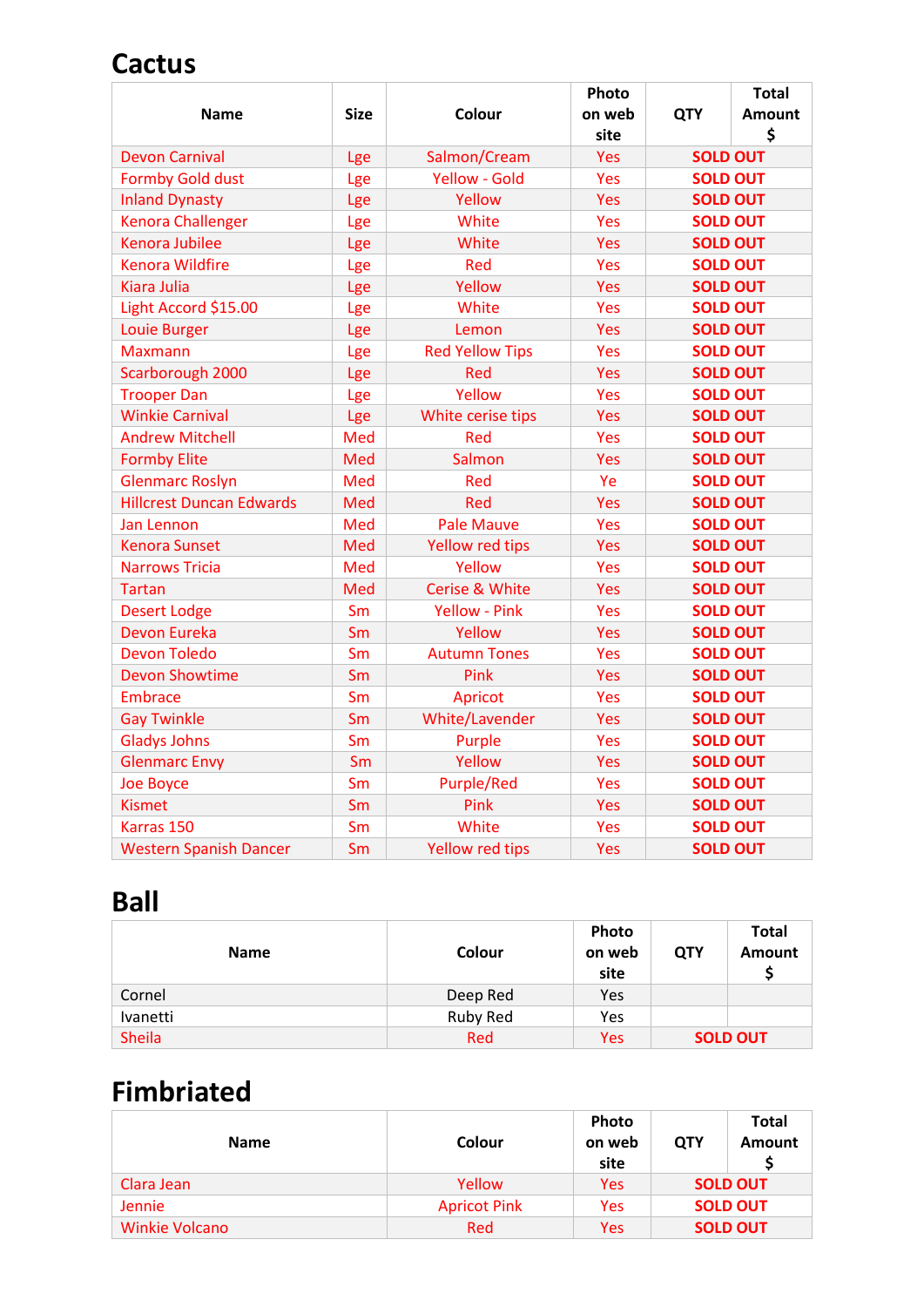### **Decorative**

|                            |             |                           | Photo     |                 | <b>Total</b>  |
|----------------------------|-------------|---------------------------|-----------|-----------------|---------------|
| <b>Name</b>                | <b>Size</b> | Colour                    | on web    | <b>QTY</b>      | <b>Amount</b> |
|                            |             |                           | site      |                 | \$            |
| <b>Alden Rocket</b>        | Lge         | Salmon/Cream              | Yes       | <b>SOLD OUT</b> |               |
| <b>Christie Hueston</b>    | Lge         | <b>Dark Orange</b>        | Yes       | <b>SOLD OUT</b> |               |
| <b>Formby Monarch</b>      | Lge         | Pink                      | Yes       | <b>SOLD OUT</b> |               |
| <b>Glenmarc Kim</b>        | Lge         | Salmon/Pink               | Yes       | <b>SOLD OUT</b> |               |
| <b>Glenmarc Endeavour</b>  | Lge         | Yellow                    | Yes       | <b>SOLD OUT</b> |               |
| <b>Winkie Wopper</b>       | Lge         | <b>Bronze</b>             | Yes       | <b>SOLD OUT</b> |               |
| <b>Bracken Sarah</b>       | Med         | Salmon                    | Yes       | <b>SOLD OUT</b> |               |
| <b>Brian R</b>             | Med         | <b>Mauve</b>              | Yes       | <b>SOLD OUT</b> |               |
| <b>Christie Leader</b>     | Med         | Orange                    | Yes       | <b>SOLD OUT</b> |               |
| <b>Devon Radiance</b>      | Med         | Red                       | Yes       | <b>SOLD OUT</b> |               |
| <b>Elma Elizabeth</b>      | Med         | <b>Mauve</b>              | Yes       | <b>SOLD OUT</b> |               |
| <b>Kims Christie</b>       | Med         | Yellow                    | Yes       | <b>SOLD OUT</b> |               |
| <b>Kims Valentine</b>      | Med         | Yellow                    | Yes       | <b>SOLD OUT</b> |               |
| <b>Formby Supreme</b>      | Med         | Yellow                    | Yes       | <b>SOLD OUT</b> |               |
| <b>Lemon Snow</b>          | Med         | Yellow white tips         | Yes       | <b>SOLD OUT</b> |               |
| <b>Snow White</b>          | Med         | White                     | Yes       | <b>SOLD OUT</b> |               |
| Vera's Elma                | Med         | <b>Light Pink</b>         | Yes       | <b>SOLD OUT</b> |               |
| <b>Bracken Glenda</b>      | Sm          | Salmon                    | Yes       | <b>SOLD OUT</b> |               |
| <b>Bracken Nicalous</b>    | Sm          | Purple                    | Yes       | <b>SOLD OUT</b> |               |
| <b>Devon Desire</b>        | Sm          | Purple                    | Yes       | <b>SOLD OUT</b> |               |
| <b>Glenmarc Challenger</b> | Sm          | Purple                    | Yes       | <b>SOLD OUT</b> |               |
| Glenmarc Shirley \$15.00   | Sm          | Yellow/Gold               | Yes       | <b>SOLD OUT</b> |               |
| <b>Glenmarc Renegade</b>   | Sm          | <b>Autumn Tones</b>       | Yes       | <b>SOLD OUT</b> |               |
| Le Batts Prime             | Sm          | Lavender                  | Yes       | <b>SOLD OUT</b> |               |
| <b>Rosscastle Bushfire</b> | Sm          | <b>Yellow red stripes</b> | Yes       | <b>SOLD OUT</b> |               |
| <b>Blyton Golden Girl</b>  | Min         | Yellow                    | Yes       | <b>SOLD OUT</b> |               |
| <b>Boundary Bell</b>       | Min         | <b>Autumn Tones</b>       | Yes       | <b>SOLD OUT</b> |               |
| <b>Glenmarc Anne</b>       | Min         | <b>Marron</b>             | Yes       | <b>SOLD OUT</b> |               |
| <b>Glenmarc Delia</b>      | Min         | <b>Bright Red</b>         | Yes       | <b>SOLD OUT</b> |               |
| <b>Glenmarc Divine</b>     | Min         | <b>Pale Mauve</b>         | <b>No</b> | <b>SOLD OUT</b> |               |
| <b>Glenmarc Francis</b>    | Min         | White                     | Yes       | <b>SOLD OUT</b> |               |
| <b>Glenmarc Landish ##</b> | Min         | Red                       | Yes       | <b>SOLD OUT</b> |               |
| <b>Glenmarc Margaret</b>   | Min         | <b>Mauve</b>              | Yes       | <b>SOLD OUT</b> |               |
| Pink Suffusion \$15.00     | Min         | Pink                      | Yes       | <b>SOLD OUT</b> |               |
| <b>Rokewood Anne</b>       | Min         | Apricot                   | Yes       | <b>SOLD OUT</b> |               |
| <b>Rokewood Dawn</b>       | Min         | Yellow                    | Yes       | <b>SOLD OUT</b> |               |
| <b>Ryecroft Jan</b>        | Min         | White                     | Yes       | <b>SOLD OUT</b> |               |
| <b>Ryecroft Punch</b>      | Min         | Yellow red stripes        | Yes       | <b>SOLD OUT</b> |               |

#### **Incurved Cactus**

| <b>Name</b>                | Colour        | Photo<br>on web<br>site | <b>OTY</b> | Total<br>Amount |
|----------------------------|---------------|-------------------------|------------|-----------------|
| <b>Mauve Cricket</b>       | <b>Mauve</b>  | Yes                     |            | <b>SOLD OUT</b> |
| Winkie Paddlewheel \$15.00 | <b>Salmon</b> | Yes                     |            | <b>SOLD OUT</b> |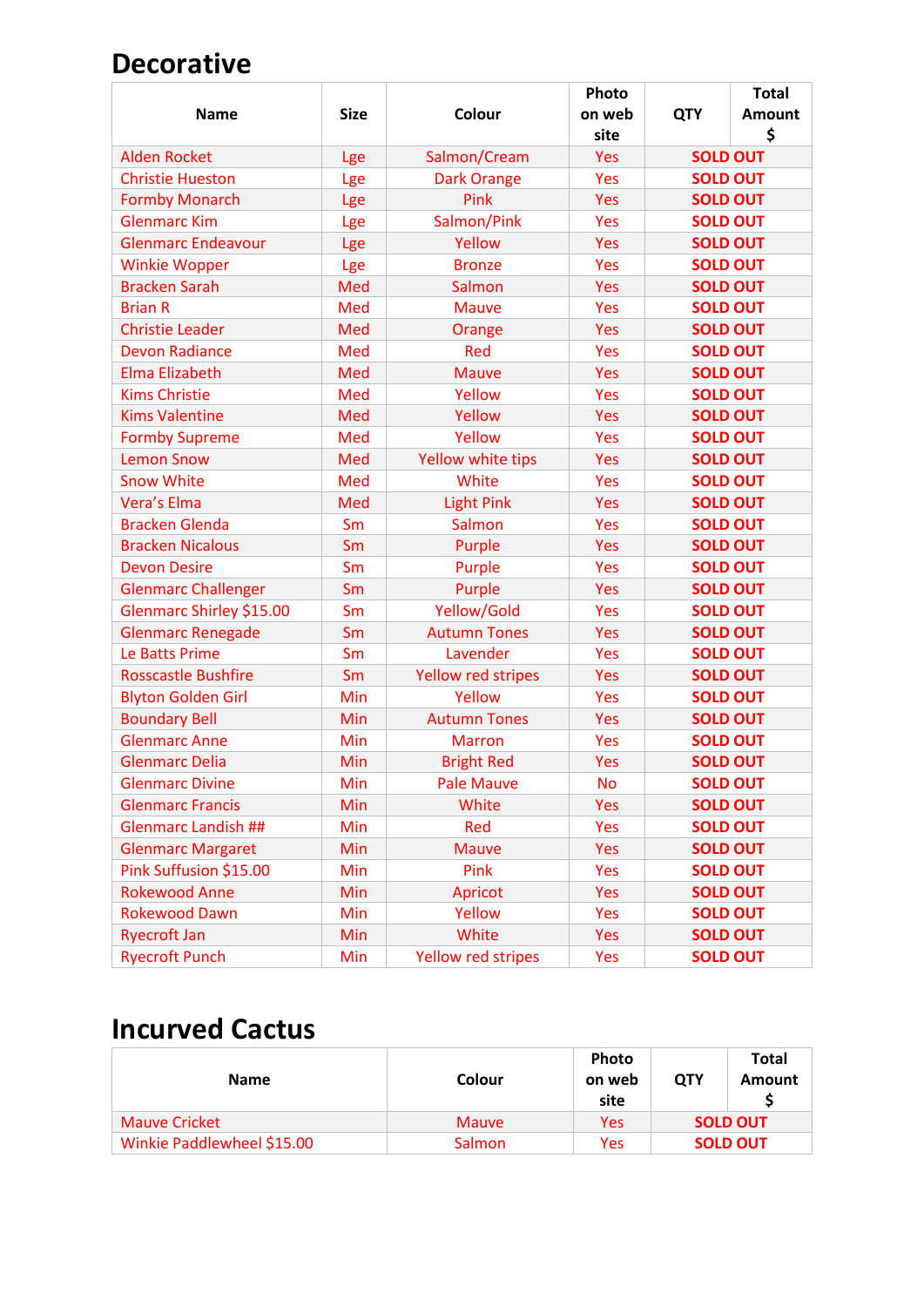## **Pompon**

| <b>Name</b>               | Colour | <b>Photo</b><br>on web<br>site | <b>QTY</b> | <b>Total</b><br>Amount |
|---------------------------|--------|--------------------------------|------------|------------------------|
| Pam                       | Pink   | Yes                            |            | <b>SOLD OUT</b>        |
| <b>Pensford Marion ##</b> | Red    | No.                            |            | <b>SOLD OUT</b>        |
| Glenrolland Willie ##     | Red    | No                             |            | <b>SOLD OUT</b>        |

# **Water Lily**

| <b>Name</b> | Colour | <b>Photo</b><br>on web<br>site | <b>QTY</b> | Total<br>Amount |
|-------------|--------|--------------------------------|------------|-----------------|
| Kens Gold   | Gold   | Yes                            |            |                 |
| Pam Howden  | Orange | Yes                            |            | <b>SOLD OUT</b> |

### **Orcette**

| <b>Name</b>   | Colour | Photo<br>on web<br>site | <b>QTY</b>      | <b>Total</b><br>Amount |
|---------------|--------|-------------------------|-----------------|------------------------|
| Glenmarc Star | Red    | Yes                     | <b>SOLD OUT</b> |                        |

### **Orchid**

| <b>Name</b>     | Colour      | Photo<br>on web<br>site | QTY | <b>Total</b><br><b>Amount</b> |
|-----------------|-------------|-------------------------|-----|-------------------------------|
| Braken Astra    | Red/Yellow  | Yes                     |     |                               |
| Christie Shayla | Cerise      | Yes                     |     |                               |
| Golden Sunset   | Orange/Gold | Yes                     |     |                               |

## **Stellar**

| <b>Name</b>   | Colour | Photo<br>on web<br>site | QTY | Total<br>Amount |
|---------------|--------|-------------------------|-----|-----------------|
| Allaway Candy | Pink   | Yes                     |     |                 |

#### **Anenome**

| <b>Name</b>            | Colour | <b>Photo</b><br>on web<br>site | <b>QTY</b> | <b>Total</b><br>Amount |
|------------------------|--------|--------------------------------|------------|------------------------|
| <b>Christie Lustre</b> | Mauve  | Yes                            |            |                        |

# **Single**

| <b>Name</b>   | Colour | <b>Photo</b><br>on web<br>site | <b>QTY</b> | <b>Total</b><br>Amount |
|---------------|--------|--------------------------------|------------|------------------------|
| Devon Hotlips | Red    | Yes                            |            |                        |
| Happy Mador   | Mauve  | Yes                            |            |                        |